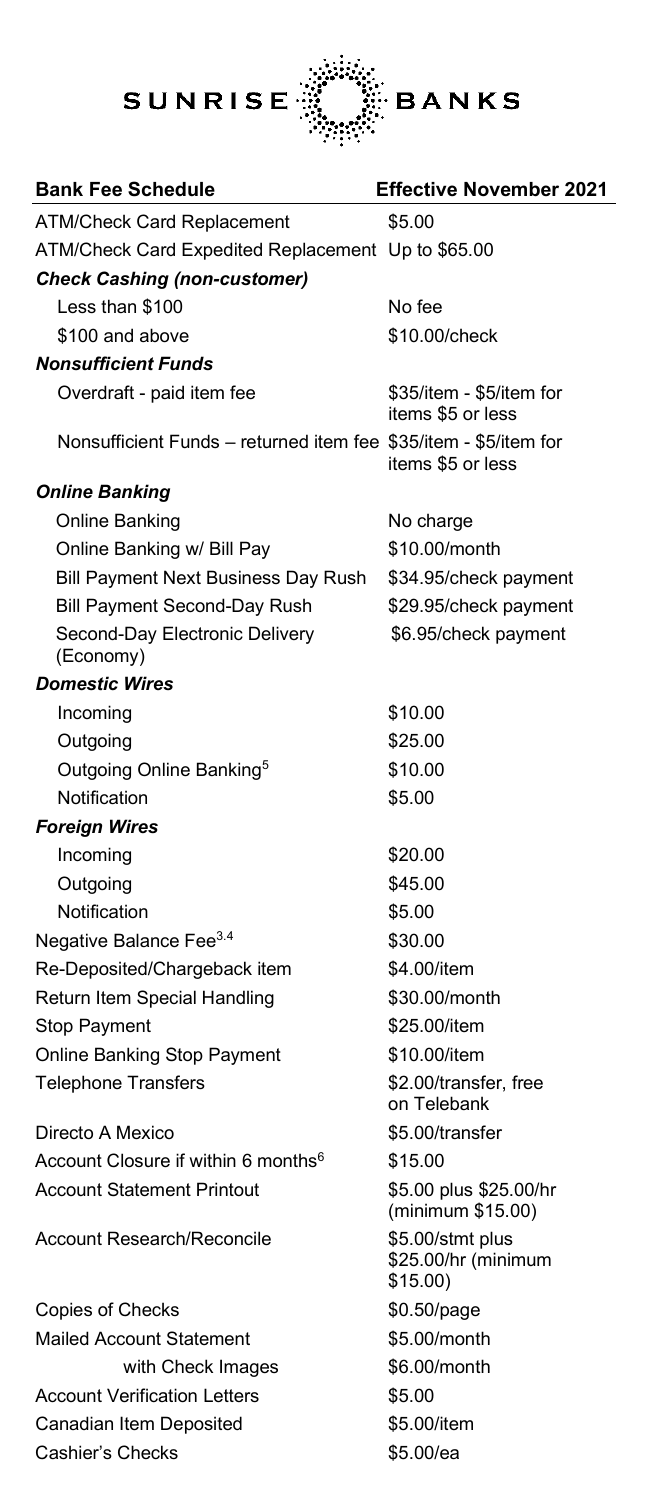*Continued from front…*

| Cashier's Check Reissuance/Indemnity           | \$25.00                                      |
|------------------------------------------------|----------------------------------------------|
| Coin Counting (non-customer)                   | 10% of total counted                         |
| Coin or Currency Orders                        | \$0.10/roll                                  |
|                                                | \$0.10/\$100 strap                           |
| Cash In Deposit <sup>6</sup>                   | \$0.13/\$100                                 |
| Collection Item, Incoming and Outgoing         | \$35.00                                      |
| Dormant at Escheat <sup>1</sup>                | up to $$85.00$ at the<br>time of escheatment |
| Checking Account Inactivity Fee <sup>2,6</sup> | \$5.00/month                                 |
| Foreign Currency Order <sup>2</sup>            | \$35.00                                      |
| Garnishment/Levy Execution                     | \$50.00                                      |
| <b>Gift Cards</b>                              | \$3.00                                       |
| <b>Money Orders</b>                            | \$3.00/item                                  |
| Locked Deposit Bag                             | \$25.00                                      |
| Zippered Deposit Bag                           | \$5.00                                       |
| Return Foreign Deposited Item                  | \$35.00/item                                 |
| <b>Custom Electronic Reporting Monthly</b>     | \$8.00/month                                 |
| <b>Account Analysis Statements</b>             | \$5.00/paper<br>statement                    |

### **Additional Fees**

#### *Safe Deposit Box Rental Fees7*

| <b>Box Size</b> | <b>Annual Fee</b><br>(customer) | <b>Annual Fee</b><br>(non-customer) |
|-----------------|---------------------------------|-------------------------------------|
| 2"x5"           | \$30.00                         | \$45.00                             |
| 3"x5"           | \$35.00                         | \$50.00                             |
| 5"x5"           | \$45.00                         | \$70.00                             |
| 3"x10"          | \$55.00                         | \$80.00                             |
| 5"x10"          | \$80.00                         | \$110.00                            |
| 10"x10"         | \$150.00                        | \$190.00                            |

#### *Additional Safe Deposit Box Fees7*

| Lost Key        | \$25.00                  |
|-----------------|--------------------------|
| <b>Drilling</b> | Up to \$300.00           |
| Late<br>Payment | 10% of the<br>annual fee |

**Member FDIC. All fees are subject to change.** Additional fees may apply.<br><sup>1</sup>Dormant accounts escheated to the State of Minnesota after three years of lost customer contact. <sup>2</sup>Checking account inactivity fee applicable after 12 months of<br>no customer initiated activity. <sup>3</sup>Fee charged after 5th business day and each consecutive 5 business day period the account is overdrawn. <sup>4</sup>Nonsufficient funds and overdraft charges are imposed for any overdraft created by a check, in-person, withdrawal, electronic debit, or other means as applicable on all checking or savings accounts. <sup>5</sup>Available with Online Banking Cash Management. <sup>6</sup>Charged on certain business and consumer accounts. <sup>7</sup>Box sizes vary by location. Not all locations offer Safe Deposit Boxes. Safe Deposit Boxes are not FDIC insured.